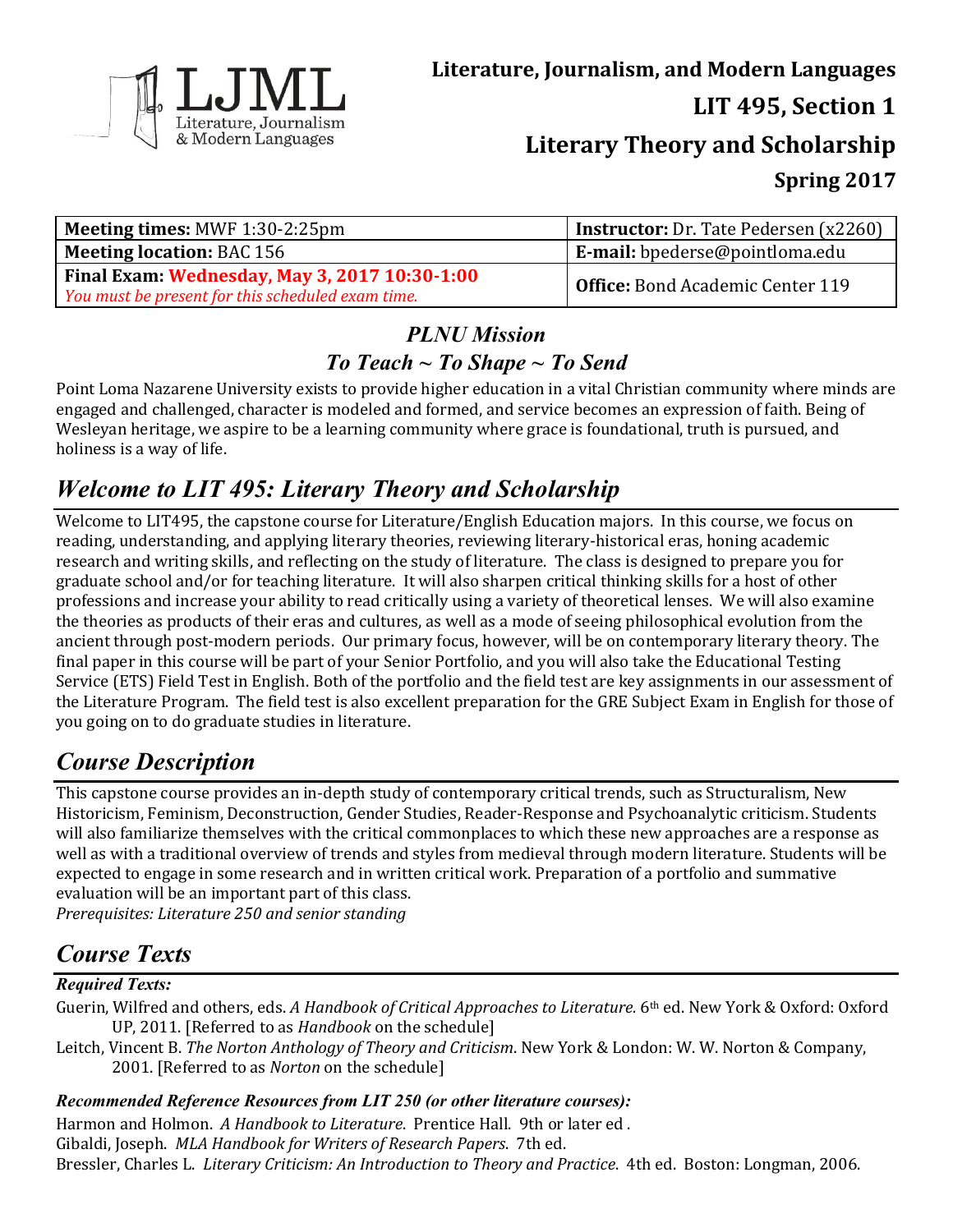# *Program Learning Outcomes*

*Students who complete the Literature Program will be able to:*

- 1. Integrate their literature studies with ongoing reflection and hospitable engagement with a diverse world.
- 2. Identify and articulate characteristics and trends of diverse literatures and historical periods: dates, styles, authors, and canon formation.
- 3. Develop and support close readings of texts using literary theory and terminology.
- 4. Articulate the difference between a traditional pedagogical and a modern linguistics notion of language.
- 5. Employ strong research, rhetorical, literary, and analytical skills in their writing.
- 6. Present literary analysis to formal audiences, demonstrating strategies for audience engagement and oral communication of written work.

### *Students who complete the French Program will be able to:*

- 1. Write essays without significant errors of grammar, spelling, or vocabulary usage that would impede comprehension by a native speaker.
- 2. Comprehend the main idea and most details of connected oral discourse by a native speaker on a variety of topics.
- 3. Converse in a participatory fashion with a native speaker using a variety of language strategies to convey meaning.
- 4. Analyze and Interpret target language texts and data sets according to their cultural, literary, and/or linguistic content.
- 5. Display knowledge of the nature and structure of language.
- 6. Discuss the influence of their own perspective on cultural interconnections through engagement with local, national, or international communities.

# *Course Learning Outcomes*

*Students will be able to:*

- 1. Closely read (comprehension, analysis) and critically analyze (analysis) texts in their original languages and/or in translation. **(LPLOs 2, 3, 5, 6) (FPLOs 4)**
- 2. Recall (knowledge), identify (knowledge), and use (application) fundamental concepts of literary study to read and discuss texts. **(LPLOs 2, 3, 6) (FPLOs 4)**
	- a. Standard literary terminology
	- b. Modes/genres of literature
	- c. Elements of literary genres
	- d. Literary periods (dates, writers, characteristics, and important developments)
	- e. Contemporary critical approaches
	- f. Extra-literary research
- 3. Analyze (analysis) the social, cultural, ethnic, gendered, and/or historical contexts of the works and their authors, and connect (synthesis, evaluation) the texts with their own lives. **(LPLOs 1, 2, 3, 5) (FPLOs 4)**
- 4. Create (synthesis, evaluation) detailed and informed textual analysis of literary works employing secondary sources and applying concepts of literary study and literary theory. **(LPLOs 2, 3, 5, 6) (FPLOs 1, 4)**

# *Carnegie Unit*

Credit is awarded based on the Carnegie unit of 750 minutes of seat time + 1500 minutes of out-of-class work = 1 unit of credit. This is a *minimum* benchmark. Some specific details about how this class meets the credit hour requirement are included in this syllabus; additional details can be provided upon request.

# *Undergraduate Catalog*

Please see **Academic and General Policies** in the catalog for all information on university academic and general policies [http://www.pointloma.edu/experience/academics/catalogs.](http://www.pointloma.edu/experience/academics/catalogs) Be sure to follow the catalog for the year you entered PLNU.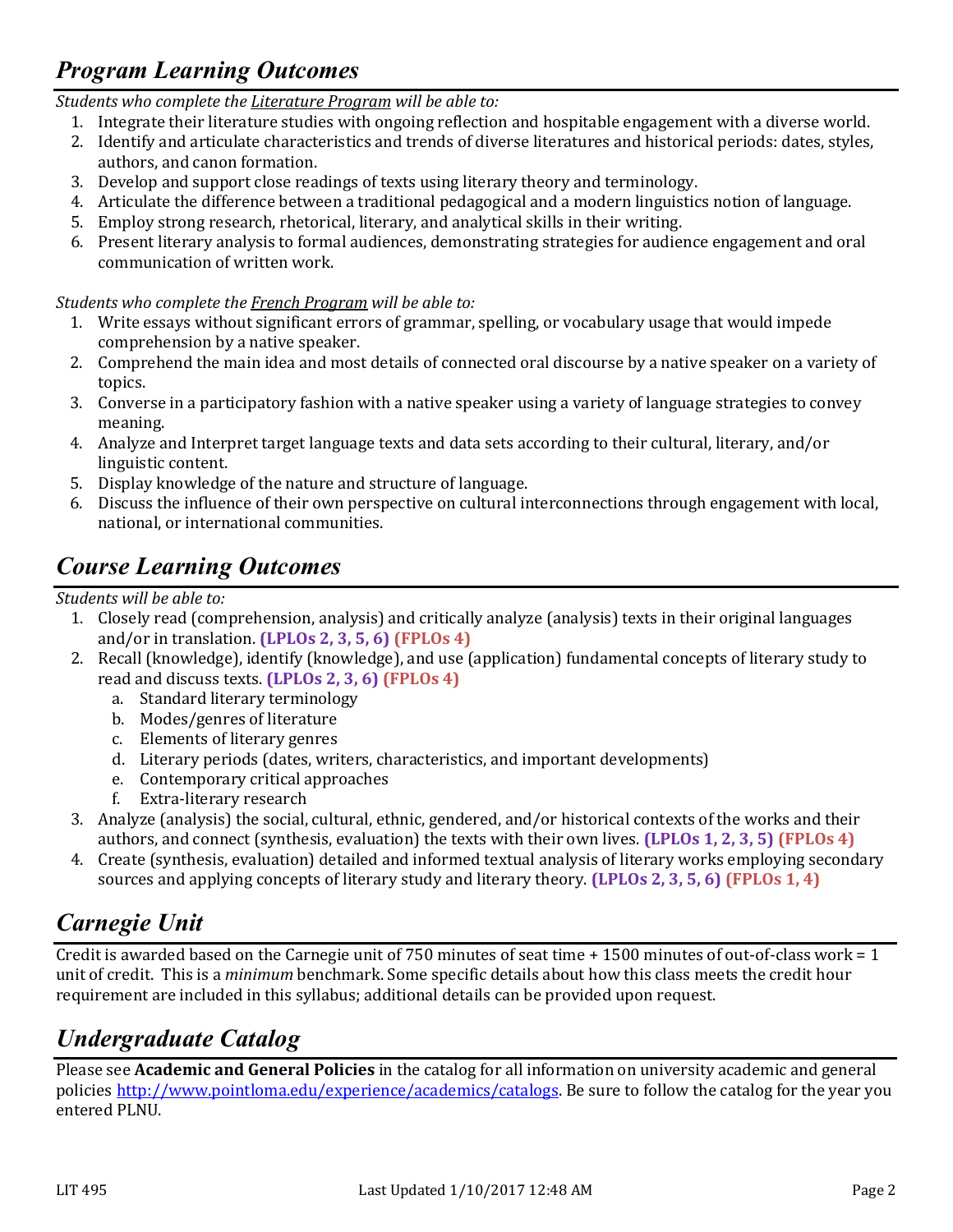## *Important University & LJML Department Policies & Requirements*

Please see the link (LJML [Department](http://www.pointloma.edu/sites/default/files/filemanager/Literature_Journalism__Modern_Languages/LJML_Department_Syllabus_Statments_final_2015-16.pdf) Syllabus Statements 2016-2017**)** of these policies. These are also posted on Canvas.

## *PLNU Academic Accommodations Policy*

If you have a diagnosed disability, please contact PLNU's Disability Resource Center (DRC) within the first two weeks of class to demonstrate need and to register for accommodation by phone at 619-849-2486 or by e-mail at [DRC@pointloma.edu.](mailto:DRC@pointloma.edu) Se[e Disability Resource Center](http://www.pointloma.edu/experience/offices/administrative-offices/academic-advising-office/disability-resource-center) for additional information.

## *PLNU Academic Honesty Policy*

Students should demonstrate academic honesty by doing original work and by giving appropriate credit to the ideas of others. Academic dishonesty is the act of presenting information, ideas, and/or concepts as one's own when in reality they are the results of another person's creativity and effort. A faculty member who believes a situation involving academic dishonesty has been detected may assign a failing grade for that assignment or examination, or, depending on the seriousness of the offense, for the course. Faculty should follow and students may appeal using the procedure in the university Catalog. Se[e Academic Policies](http://catalog.pointloma.edu/content.php?catoid=18&navoid=1278) for definitions of kinds of academic dishonesty and for further policy information.

# *PLNU Copyright Policy*

Point Loma Nazarene University, as a non-profit educational institution, is entitled by law to use materials protected by the US Copyright Act for classroom education. Any use of those materials outside the class may violate the law.

# *PLNU Attendance and Participation Policy*

Regular and punctual attendance at all classes is considered essential to optimum academic achievement. If the student is absent from more than 10 percent of class meetings, the faculty member can file a written report which may result in de-enrollment. If the absences exceed 20 percent, the student may be de-enrolled without notice until the university drop date or, after that date, receive the appropriate grade for their work and participation. See [Academic Policies](http://catalog.pointloma.edu/content.php?catoid=18&navoid=1278) in the Undergraduate Academic Catalog.

- Please read the [Class Attendance](http://catalog.pointloma.edu/content.php?catoid=24&navoid=1581#Class_Attendance) section at the link above
- $\bullet$  10% of class meetings = 4 classes for a MWF course, 3 classes for a TTH course, 2 classes for a quad course
- 20% of class meetings = 8 for a MWF course, 6 classes for a TTH course, and 4 for a quad course
- De-enrollment may have serious consequences on residence, athletic, and scholarship requirements; it may also necessitate a reduction or loss in a student's financial aid.
- **DROPPING CLASS:** If you do decide to drop the course for any reason, please make sure you complete official record keeping so that you are removed from the course roster. (If you don't, university policy requires me to give you the grade left standing at the end of the semester in your course average.) Please let me know that you are dropping so I don't worry about what has happened to you. (Note: Be sure to pay attention to the last day to drop deadline on the university calendar.)

# *Final Examination Policy*

Successful completion of this class requires taking the final examination **on its scheduled day**. The final examination schedule is posted on th[e Class Schedules](http://www.pointloma.edu/experience/academics/class-schedules) site. No requests for early examinations or alternative days will be approved.

 The final examination schedule is posted at Final Exam Schedule [2016-2017](http://www.pointloma.edu/sites/default/files/filemanager/Academic_Affairs/Schedules/2016-17_Final_Exam_Schedule_-_MAIN_rev110716.pdf) *(updated on November 7, 2016)*Final Exams in Quad 1 courses are scheduled for the final class session of the quad. *You are expected to arrange your personal affairs to fit the examination schedule.*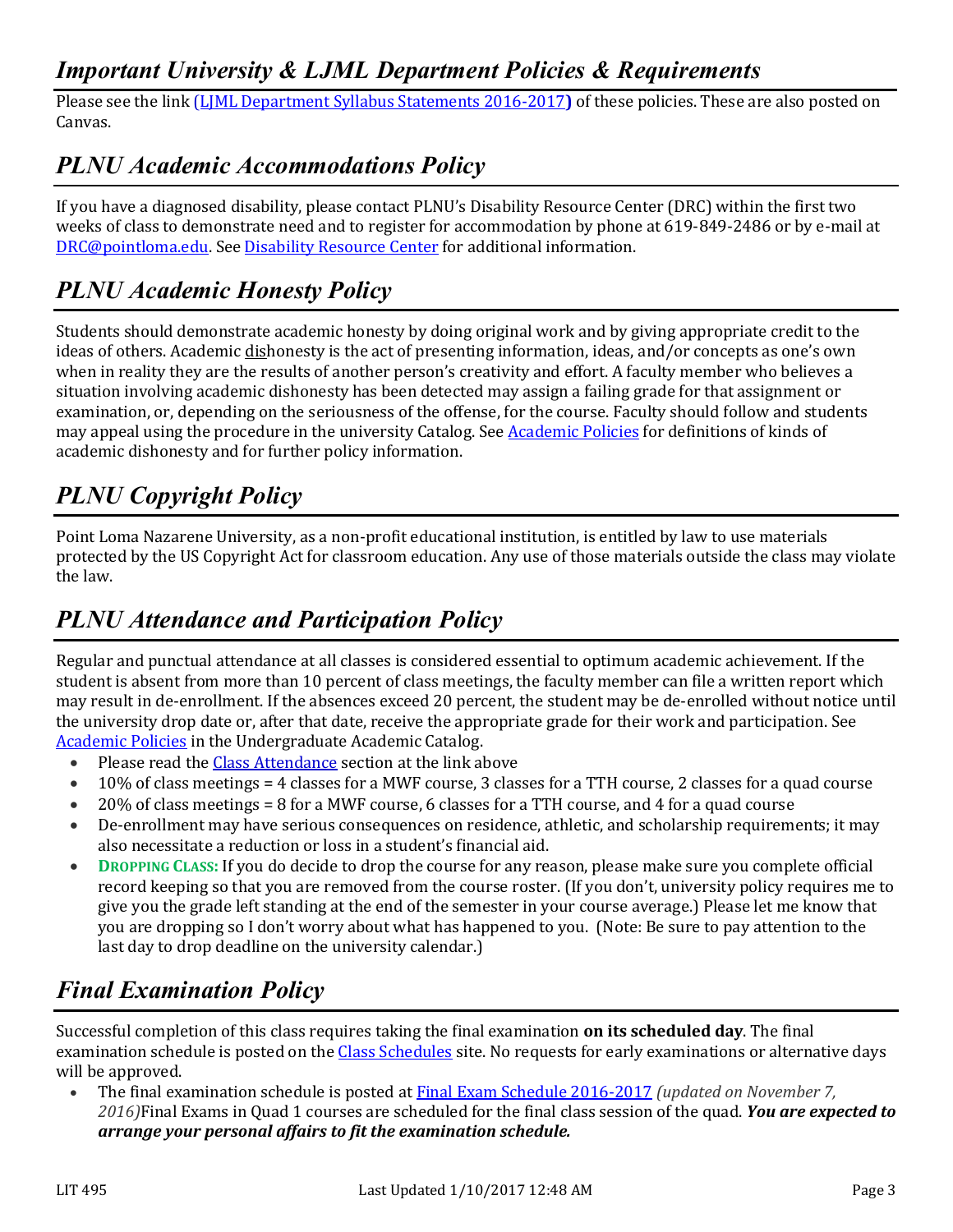• In the rare case that you may be scheduled for more than three (3) final examinations on the same day, you may work out an alternate time for one of your exams with your professors. This is the only universitysanctioned reason for taking a final exam at a time other than the officially scheduled time for the exam. Please confirm your final examination schedule the first week of classes, and schedule those exam times into your daily planners and calendars now. If you find that your final exam schedule is the one described above, please meet with your professors as soon as possible so that they may help you to make alternative arrangements for taking your exams.

## *Incompletes and Late Assignments*

All assignments are to be submitted/turned in by the beginning of the class session when they are due—including assignments posted in Canvas. Incompletes will only be assigned in extremely unusual circumstances, such as a death in the family, automobile accidents, hospitalization, etc. In such a situation, please contact me immediately and be ready to submit any necessary documentation to verify your situation. When you communicate with me right away, I am happy to help you in these difficult situations as best I can.

## *Course Requirements, Policies, and Guidelines*

### **1.** *Class Participation***:**

- a. **Your success in understanding and making meaning** of the texts we read will be directly related to a deliberate and systematic method of marking your texts and to your thoughtful reflection on and analysis of the ideas and questions presented in the texts.
- b. **The quality of your course experience and grade** will be directly related to your completing the assigned reading, your thoughtful reflection on the readings, and your engaged participation in the community of readers that our class will become. The quality of our daily discussions depends so importantly upon you and your individual contributions to these discussions. Your contribution is truly invaluable to all of us in this community of readers, and it may appear in several different forms:
	- 1) questions you have about the text and/or its implied meanings,
	- 2) confusions about things you don't understand in the texts,
	- 3) new or deeper understandings about literary terms and their use,
	- 4) connections you see between this literature and the other material you are studying,
	- 5) connections you see between these texts and our contemporary lives,
	- 6) perspectives about what spiritual impacts the texts may have on you and/or others.

All of these intellectual curiosities and spiritual reflections will be the lifeblood of our reading and discussing together. All of this is especially true in a small seminar class like this one.

c. **The quality of our class community** will rest on your contributions to class discussion in meaningful ways and in ways that demonstrate your thorough preparation of the assigned materials. The impact of these readings on your lives, intellectual development, and the quality of our discussions together is more important than "grades;" but your grade for the course will be unavoidably influenced by the quality, quantity, and (to some degree) comparative merit of your participation in our class discussions.

### **2.** *Class Preparation & Assignments***:**

- a. All course books must be in your possession well before the class sessions dedicated to those books. No exemptions from quizzes or other required/graded work will be granted because you do not have course texts.
- b. This course is primarily a discussion seminar with some lecture. You are to prepare for class by reading and critically engaging with the material ahead of time, to enter into and conduct yourself civilly in debates, and to view this course as an entrée into the professional and academic arenas
- c. If you are using an electronic reader (Kindle, Nook, computer, etc.), please let me know and have no other "file" open on your device other than the class text/reading. If you wish to use your laptop or your smart phones to take notes or research information to support our class discussions, please do so, but please do not use your devices for any other reasons during our class sessions. Please silence all devices for the entire class period so they do not distract us.
- d. Completion of all assignments is required, and passing the course will be difficult without doing so. Readings, presentations, and papers must be prepared in advance of the date scheduled/due, show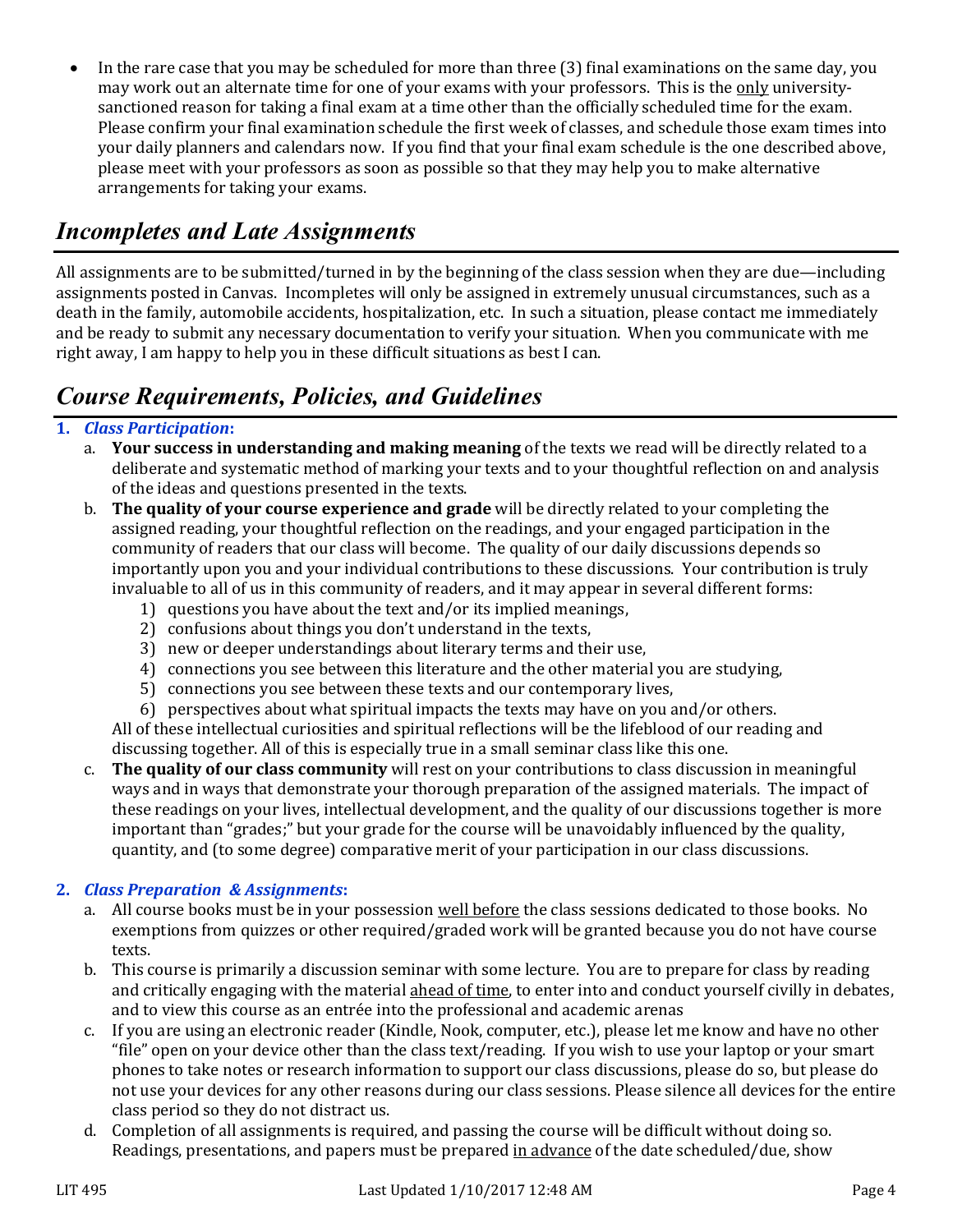thoughtful consideration, and demonstrate careful attention to the assignment's requirements and intents. Missed work may be made up only in truly extenuating circumstances and only if you and I have had a conversation about your situation. No make-up work will be given for missed work.

- e. If you have a university-excused absence, turn in any assignments that are due during your absence early or electronically.
- f. Late assignments will not be accepted either in person, by delivery, or in my mailbox (unless you and I have communicated prior to the deadline about extenuating circumstances).
- g. It is your responsibility to see to it that I receive your work.
- h. Always keep multiple disc copies and hardcopies of your work on hand so that you can provide duplicate copies if you need to.
- i. Handwritten assignments are never acceptable unless so specified.
- j. You may be requested to attend office hours with the professor if a need arises.
- **3.** *Classroom Decorum*: Please manage your electronic devices appropriately and with consideration for others—see 2c above. In consideration for others in our class, please dress in appropriate attire for an academic workplace. I do reserve the right to ask you to leave the classroom if I believe your attire to be offensive and/or an obstacle to a positive learning and teaching environment.
- **4.** *Writing*: *All standards of academic writing that you were taught in LIT 250 are required of your writing in this class as well*. Each student will complete Reading Responses, Abstracts, and a Major Paper (including an informal proposal, annotated bibliography, and abstract).
- **5.** *Exams*: Each student will complete a Midterm and Final Exam.
- 6. *Research*: Follow your intellectual curiosities and start now. The primary text for your major paper will be chosen in consultation with me. You may use some of our course readings for secondary sources for your paper. Other secondary and tertiary sources are for you to search out, read, annotate, and evaluate as you research your major paper. Please read as much secondary material as possible and use what is appropriate for your paper. No Wikipedia or similar guides are to be used for papers or used as a substitute for the reading. This is a Senior capstone course, and you will need to seek out university-level sources.
- **7.** *Research Presentations*: You will present your major research paper in a department conference entitled *Literary Scholarship on Point*. The date for the conference is **Monday, May 1, 2017, 4:30-7:00pm**. You will receive a gmail invitation to this event. Please accept it and get this important assignment date on your calendars now.
- **8.** *Gmail, Canvas, and Live Text*: You are responsible for routinely checking your campus accounts for electronic messages from me (and sometimes from your classmates). You are fully accountable for all course material, announcements, communications that are distributed to these online sites. I will send messages only to these sites, so please let me know if you encounter any technical problems with them. Your Senior Portfolio must be submitted on Live Text and may be requested in hard copy as well.
- **9.** *Extenuating Situations & Grades*: No "Incomplete" grades will be assigned unless extenuating circumstances (e.g., death in the family, automobile accidents, hospitalization) prevail. If you find yourself in such a situation, contact me immediately. You must submit, in a timely fashion, any necessary and valid documents to verify your situation (e.g., doctor's letter on letterhead).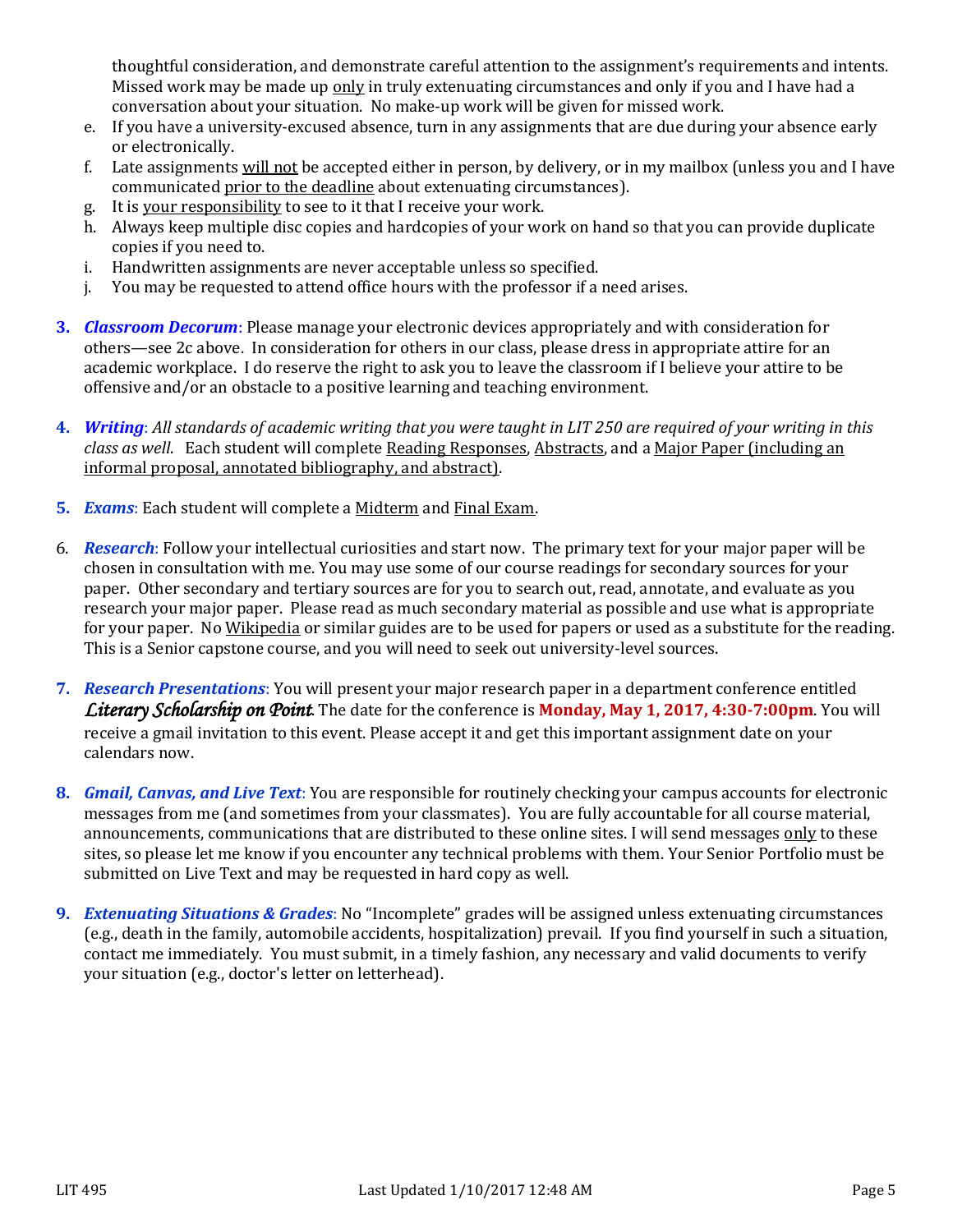### *Course Evaluation & Grades*

Your grade will be based on the quality of your work in these areas.

• Abstracts, R/D Questions, ERBs, Presentations, In-Class Exercises 20% • Literary Scholarship on Point, Portfolio Assignments & Submissions 20% • Major Analytical Paper 20% • Midterm Exam 20% • Final Exam 20%

The following scale will be used:

| $\mathbf{A}$ | $93-100%$ | $B+$  | 88-89%      |                           | 78-79% |     | 68-69%      |     | $0 - 59%$ |
|--------------|-----------|-------|-------------|---------------------------|--------|-----|-------------|-----|-----------|
| $A-$         | 90-92%    |       | $83 - 87\%$ |                           | 73-77% | . . | 63-67%      | - - |           |
|              |           | $B -$ | 80-82%      | $\mathbf{C}^{\mathbf{r}}$ | 70-72% |     | $60 - 62\%$ |     |           |

## *Course Assignments*

#### **Reading & Discussion (R&D) Questions for** *Handbook* **Chapters (9 Responses) [Critical Thinking, Oral Communication]**

Prepare responses to all of these questions for each Handbook Chapter assigned. Keep your responses concise (400 word limit). Be prepared to share your response to these six questions when called on during class discussion.

- 1. How did this theory develop—what are its origins? Who are some important practitioners of this approach? (Name three and briefly cite their significance.)
- 2. What are the goals of this critical-theoretical approach?
- 3. What are the underlying assumptions of this critical approach? What is the value-system of this theory?
- 4. What are the methods of this critical approach? If students were to apply this theory to an analysis of a text, what would they need to do?
- 5. What are the advantages of this approach? What can be learned through using it? How does this approach open up the text?
- 6. What are the problems/shortcomings of this approach? Is it self-contradictory or limiting in any ways?
- 7. Choose, list, and find in a library search two articles from the chapter bibliography that look like interesting examples of this critical approach. (The articles may be in a journal or in an edited collection.) Write one sentence annotation for each stating something informative that you discovered in your search of these sources.

#### **Example / Response / Bibliography (ERB) (1-3) [Information Literacy, Critical Thinking]**

*To Turn In to Me:* Staple a cover page to your example critical essay. On your cover page include a heading with your name, date, course number and name, and the full bibliographic citation of the sample critical essay. Below this heading write your response to #2 below.

*To Distribute in Class:* Make 14 copies of your cover page & response to #2 and bring the copies to class on your assigned day.

- 1. Example: Find a journal article or essay from an edited collection (outside of our course texts) that uses a particular theoretical approach to examine a work of literature. I may assign you a literary work to use as the primary text in question; otherwise, try to choose a work of literature that class members are likely to have read, or choose the work of literature on which you are writing your major paper.
- 2. Response (400 words): What theory or theories are used in your journal article or essay? What are two or three key insights gained in the use of this approach to read the literary work?
- 3. Bibliography: What two or three scholarly sources in the bibliography of your example do you recognize (say how) or want to investigate further (say why)? List these sources in a bibliography at the bottom of your cover page response.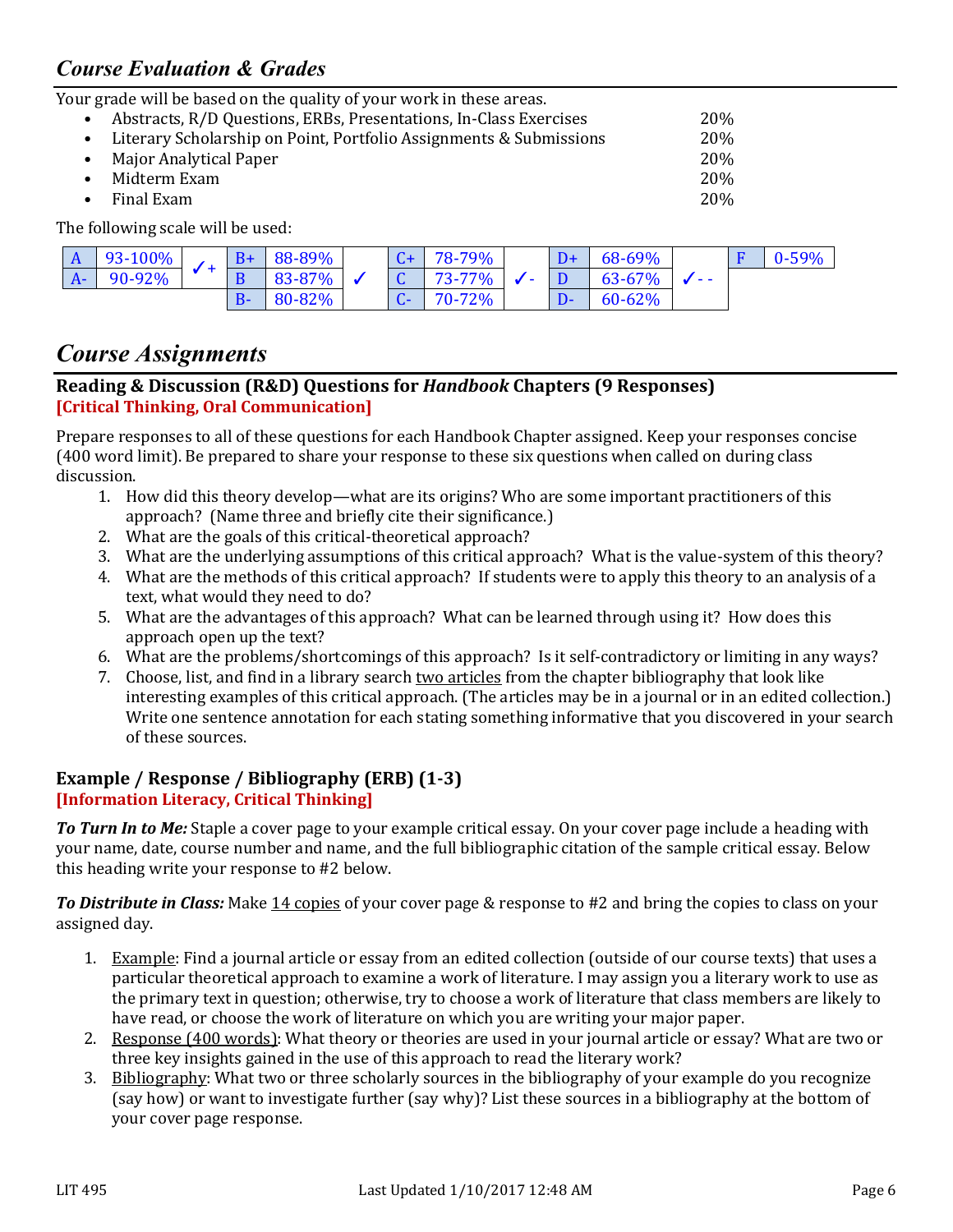#### **Abstracts (2-4 Abstracts) [Critical Thinking, Written Communication]**

You will **write and present** 250 word Informative/Indicative **abstracts of your assigned theoretical reading**. You will also be prepared to answer questions about your understanding of the theoretical reading and to pose follow-up questions about it to the class.

You will also **write and present** a 250 word Informative/Indicative **abstract of your Major Analytical Paper** to the class during the Research Colloquium.

Instructions, tips, samples, and helpful videos for writing abstracts may be found on these sites: <http://writing.colostate.edu/guides/guide.cfm?guideid=59> (Informative & Descriptive) <http://www.indiana.edu/~wts/pamphlets/abstracts.shtml> (Indicative) <http://owl.english.purdue.edu/owl/resource/656/1/> <http://writingcenter.unc.edu/handouts/abstracts/> (Informative & Descriptive) <http://www.sccur.uci.edu/sampleabstracts.html> (Samples) <http://users.ece.cmu.edu/~koopman/essays/abstract.html>

#### **Capstone Key Assessment** (additional guidance for these will be given separately) **[Critical Thinking, Written Communication, Oral Communication, Information Literacy]**

- 1. Senior Portfolio: Reflective Essay, Upper-Division Research Paper, LIT 495 Major Paper (*Live Text*)
- 2. ETS Field Test (*Externally Benchmarked Exam*)
- 3. Literary Scholarship on Point—Research Colloquium (*Formal Oral Presentation*)

#### **Literary Scholarship on Point—Research Colloquium [Oral Communication]**

On **May 1, 4:30-7:00pm** a special department colloquium will take place during which you will formally present your Major Analytical Paper to an audience of LJML students and faculty. Full guidelines for your oral presentation will be given in a separate document.

Your oral presentation will be assessed with the AAC&U Oral Communication Rubric which you may find here: http://assessment.pointloma.edu/wp-content/uploads/2014/05/AACU-VALUE-Oral-Communica..1.pdf and on Canvas in the Rubrics module. *Please review this rubric carefully* so that you will know the criteria and level of quality we will be looking for in assessing in your oral presentation.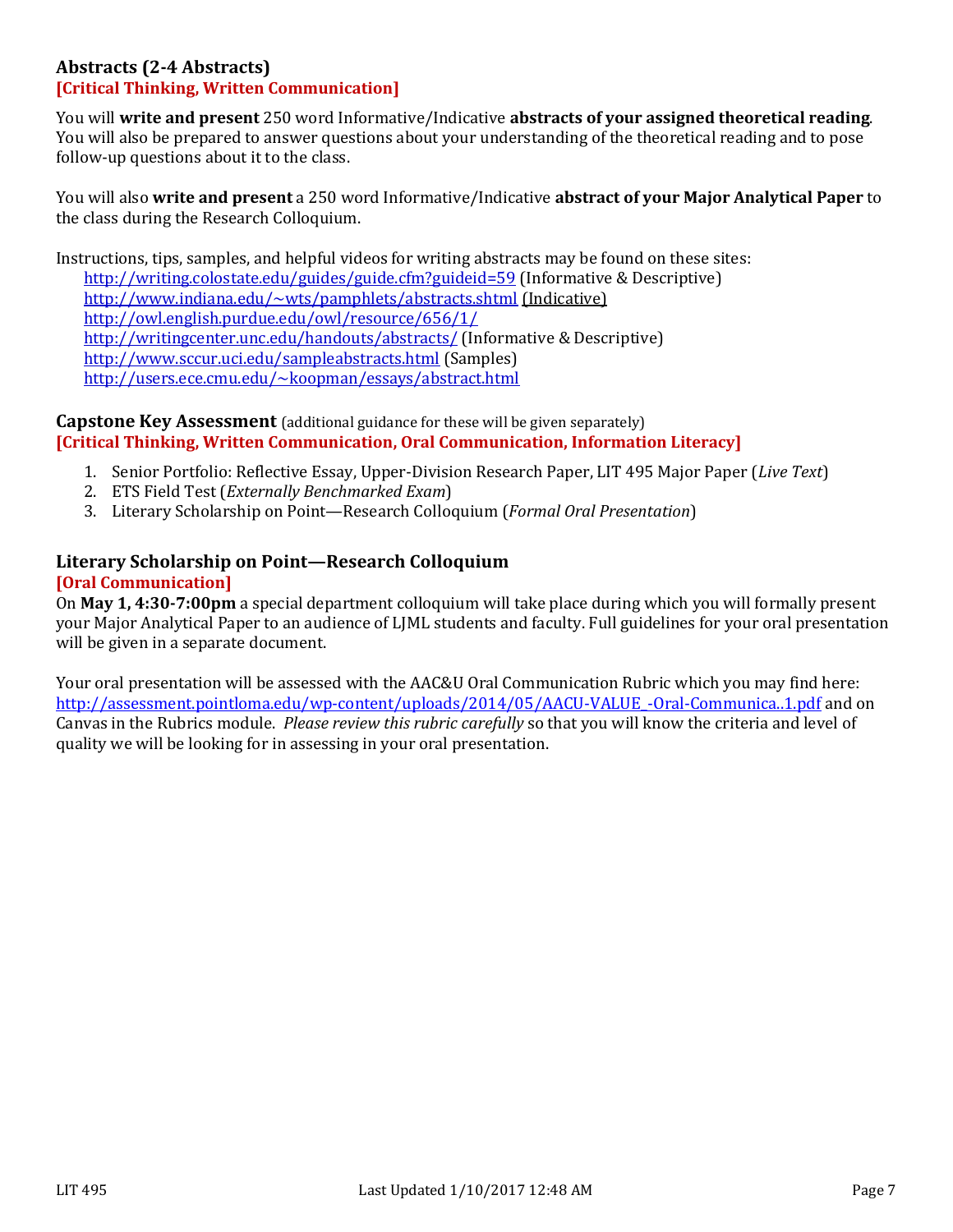# *Approaching Academic Essays & Literary Theory*

For this course, you will be expected to learn to read and analyze the language of the literary profession: you need to be able to understand the conversations of the interpretive community so that you can also engage in them in your own papers, as well as critically examine their premises. This task demands higher-level critical thinking in dealing with often abstract concepts and far-reaching implications. It is quite challenging to "decode" some of the rhetoric used by academics. Literary critics have their own language, as do practitioners in every academic discipline. Here are some tips to help:

- 1. Scan the essay first to gain a general idea of the thesis and approach—i.e. get an overview of the work.
- 2. Now read the essay rigorously, underlining and annotating major, irritating, and provocative points. A good reader is a re-reader who goes back through the work and marks up his or her text.
- 3. Outline the work. List the main claim (thesis), subpoints, and evidence used for support (backing).
- 4. Interrogate the text, writing in the margins or your notes what your questions are.
- 5. Consider what value system(s) the essay rests upon.
- 6. If the essay is theoretical (rather than applied theory), think about how you would apply it to a work of literature.
- 7. Decide if you accept or reject the essay in whole or in part, based upon its argument and premises. It is probably not very helpful for the purposes of this class to focus on whether or not you like the writing style of the essay, as we are trying to deal with concepts. This is a different type of reading than reading a work of literature (although some literary theories do not distinguish between categories of writing, but that is for another discussion). It is relevant, however, to consider the positive or negative effects of esoteric academic language for our profession and for the study of the humanities.
- 8. Don't allow yourself to be intimidated by the text or to give up.
- 9. Grapple with the reading first and then bring the questions you have concerning it to class. Chances are very good that other students may be wondering the same things, so you are doing a favor to all by raising the questions. We will grapple with the difficulties together.
- 10. Please see me in my office for further assistance.

### *Schedule of Readings and Assignments (adjustments TBD)*

|            | <b>WEEK ONE</b> |                                                                                                                                                                                                                                                     |         |              |                                         |  |  |  |  |
|------------|-----------------|-----------------------------------------------------------------------------------------------------------------------------------------------------------------------------------------------------------------------------------------------------|---------|--------------|-----------------------------------------|--|--|--|--|
| <b>DAY</b> | <b>DATE</b>     | TOPICS AND ASSIGNED READING(S)                                                                                                                                                                                                                      | $\#PP.$ | <b>NOTES</b> | <b>WORK DUE</b>                         |  |  |  |  |
| 1T<br>(M)  | 1/10            | Course Introduction: Syllabus, Schedule of Readings<br>and Assignments<br>Difference between Theory and Criticism<br>REVIEW MATERIAL: Handbook, Ch. 1 Getting Started<br>(pp. 1-16) & Study Works: Marvell, Shelley, Walker<br>(Appendices A and C) |         |              |                                         |  |  |  |  |
| 2 W        | 1/11            | Handbook, Ch. 2 Traditional Approaches (pp. 17-<br>73)<br>Textual Scholarship, Genres, Source Study<br><b>Historical &amp; Biographical Approaches</b><br>$\bullet$<br>Moral & Philosophical Approaches                                             | 56      |              | <b>R&amp;D</b> Questions<br>Response #1 |  |  |  |  |
| 3 F        | 1/13            | Handbook, Ch. 3 Formalist Approaches (pp. 74-<br>124)<br>Formalism<br>New Criticism<br><b>Reader-Response</b>                                                                                                                                       | 50      |              | <b>R&amp;D Questions</b><br>Response #2 |  |  |  |  |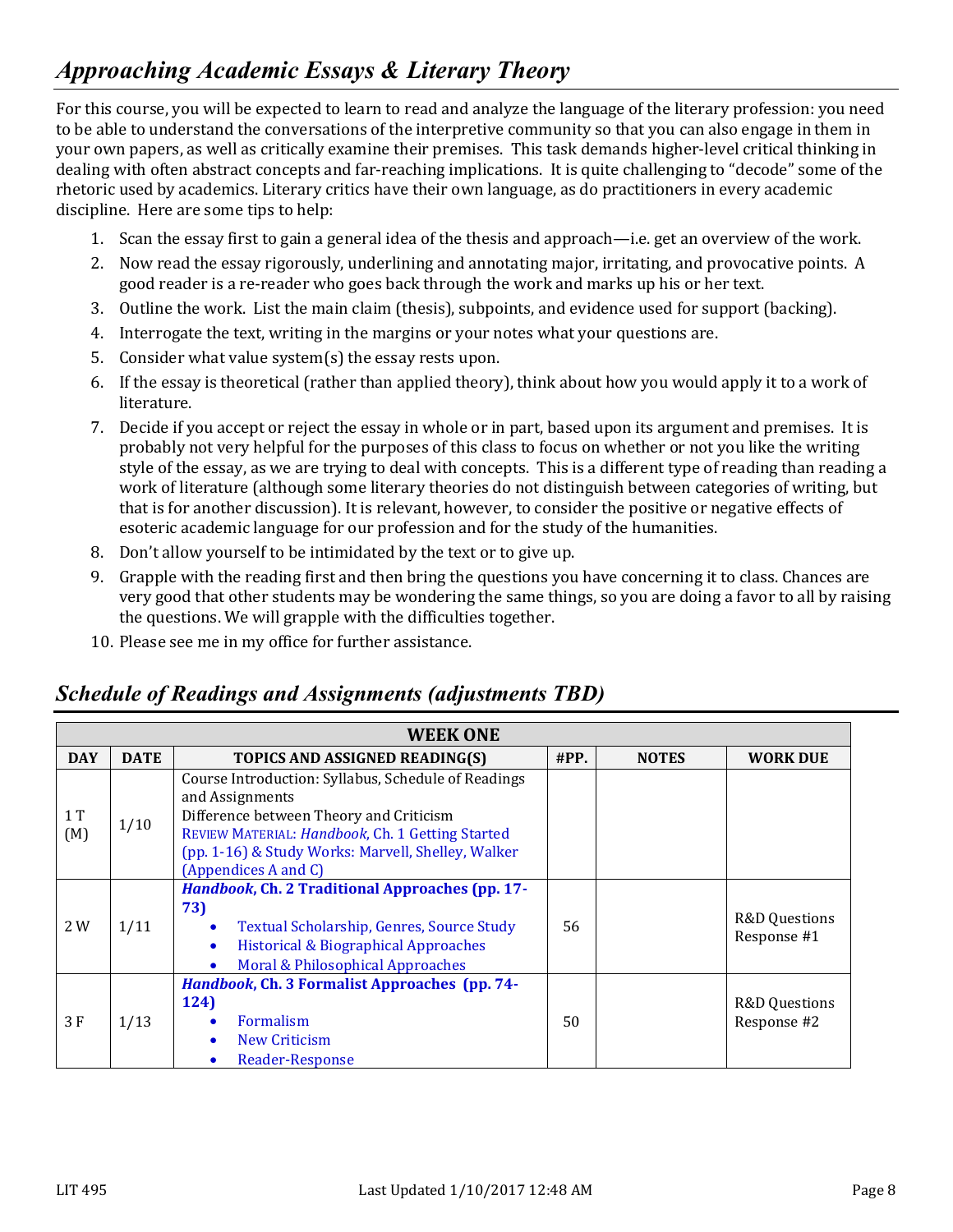|            | <b>WEEK TWO</b>  |                                                                                                                                                                                                    |      |                             |                                                                                                       |  |  |  |
|------------|------------------|----------------------------------------------------------------------------------------------------------------------------------------------------------------------------------------------------|------|-----------------------------|-------------------------------------------------------------------------------------------------------|--|--|--|
|            |                  | Martin Luther King, Jr. Day-Jan 16                                                                                                                                                                 |      |                             |                                                                                                       |  |  |  |
| <b>DAY</b> | <b>DATE</b>      | TOPICS AND ASSIGNED READING(S)                                                                                                                                                                     | #PP. | <b>NOTES</b>                | <b>WORK DUE</b>                                                                                       |  |  |  |
| 4 W        | 1/18             | Handbook, Ch. 4 Materialism (pp. 125-68)<br><b>Marxism</b><br><b>British Cultural Materialism</b><br><b>New Historicism</b><br>Ecocriticism<br>$\bullet$<br><b>Literary Darwinism</b><br>$\bullet$ | 43   |                             | R&D Questions<br>Response #3                                                                          |  |  |  |
| 5F         | 1/20             | Handbook, Ch. 5 Literature and Linguistics (pp.<br>$169 - 200$<br>Structuralism, Semiotics, Poststructuralism<br>$\bullet$<br>& Deconstruction<br><b>Dialogics</b><br>٠                            | 31   |                             | R&D Questions<br>Response #4                                                                          |  |  |  |
|            |                  | <b>WEEK THREE</b>                                                                                                                                                                                  |      |                             |                                                                                                       |  |  |  |
| <b>DAY</b> | <b>DATE</b>      | TOPICS AND ASSIGNED READING(S)                                                                                                                                                                     | #PP. | <b>NOTES</b>                | <b>WORK DUE</b>                                                                                       |  |  |  |
| 6 M        | 1/23             | <b>Senior Portfolio: Reflective Essays</b><br>Bring your computers to class. In-class drafting.                                                                                                    |      | <b>JURY DUTY</b>            | <b>First</b><br>Submission<br><b>Deadline for</b><br><b>Reflective</b><br><b>Essay (Live</b><br>Text) |  |  |  |
| 7 W        | 1/25             | Handbook, Ch. 6 Psychological Approach (pp. 201-<br>24)<br><b>Freud's Theories</b><br>$\bullet$<br><b>Other Theories/Lacan</b>                                                                     | 23   |                             | <b>R&amp;D</b> Questions<br>Response #5                                                               |  |  |  |
| 8F         | 1/27             | Handbook, Ch. 7 Mythological and Archetypal<br>Approaches (pp. 225-52)<br>Archetypes-Images, Motifs, Patterns,<br>Genres<br>Myth Criticism-Anthropology, Jung<br>$\bullet$                         | 27   |                             | <b>R&amp;D</b> Questions<br>Response #6                                                               |  |  |  |
|            |                  | <b>WEEK FOUR</b>                                                                                                                                                                                   |      |                             |                                                                                                       |  |  |  |
| <b>DAY</b> | <b>DATE</b>      | TOPICS AND ASSIGNED READING(S)                                                                                                                                                                     | #PP. | <b>NOTES</b>                | <b>WORK DUE</b>                                                                                       |  |  |  |
| 9 M        | 1/30             | <b>Handbook, Ch. 8 Feminisms and Gender Studies</b><br>$(pp. 253-304)$<br>$\bullet$<br>Definitions<br><b>Waves</b><br>Woman-Created or Constructed?<br>$\bullet$<br><b>Gender Studies</b><br>٠     | 51   |                             | <b>R&amp;D</b> Questions<br>Response #7                                                               |  |  |  |
| 10W        | 2/1              | Handbook, Ch. 9 Cultural Studies (pp. 305-60)<br><b>Definitions</b><br>$\bullet$<br><b>U.S. Ethnic Studies</b><br>$\bullet$<br>Postmodernism & Popular Culture<br>$\bullet$                        | 55   |                             | <b>R&amp;D</b> Questions<br>Response #8                                                               |  |  |  |
| 11F        | 2/3              | <b>TAKE-HOME MIDTERM Distributed</b><br>Handbook, Ch. 10 Postcolonial Studies (pp, 361-<br>88)<br><b>Definitions</b><br>$\bullet$<br><b>Figures &amp; Emphases</b><br>$\bullet$                    | 27   |                             | <b>R&amp;D</b> Questions<br>Response #9                                                               |  |  |  |
|            | <b>WEEK FIVE</b> |                                                                                                                                                                                                    |      |                             |                                                                                                       |  |  |  |
| <b>DAY</b> | <b>DATE</b>      | TOPICS AND ASSIGNED READING(S)                                                                                                                                                                     | #PP. | <b>PRESENTER / WORK DUE</b> |                                                                                                       |  |  |  |
| 12 M       | 2/6              | <b>University Core Competencies Assessment</b>                                                                                                                                                     |      |                             | <b>MIDTERM</b><br><b>TAKE-HOME</b><br><b>ESSAY</b>                                                    |  |  |  |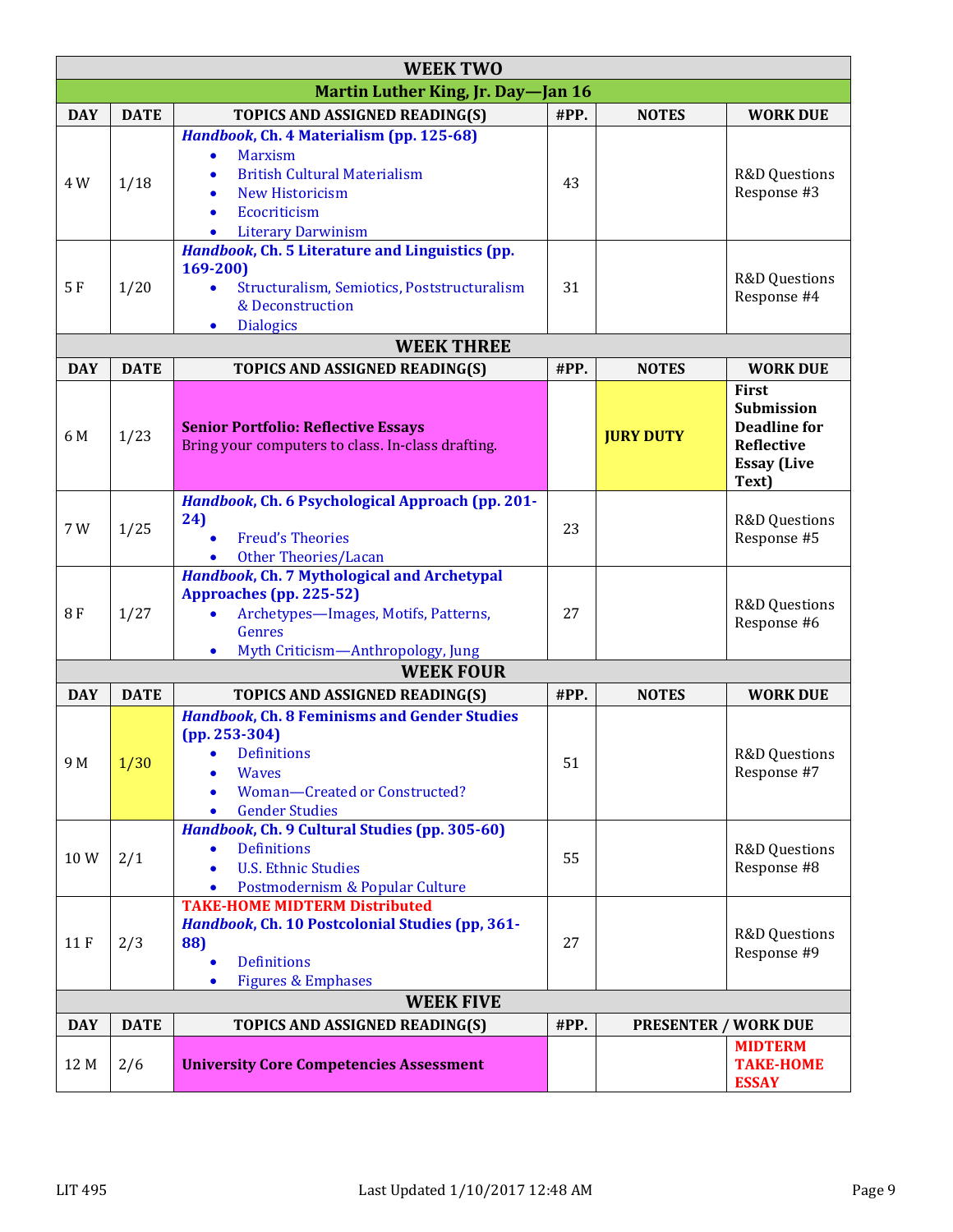| 13<br>John Crowe Ransom "Criticism, Inc." (1938) (Norton,<br>pp. 1105-18)<br>13W<br>2/8<br>Intentional and Affective Fallacies-Highlights from<br>Abstract<br>Wimsatt & Beardsley (1946, 1949) in-class lecture<br>9<br>Cleanth Brooks "The Formalist Critics" (1951)<br>(Norton, pp. 1350-53, 1366-71)<br><b>In-Class Planning &amp; Research on Major Paper</b><br><b>Selecting Primary Text</b><br>Critical Approach(es)<br><b>Bring</b><br><b>Exploratory Research</b><br><b>ERB Assign.</b><br>2/10<br>14 F<br>computers,<br><b>Research Question/Tentative Thesis</b><br><b>Due</b><br>notes, sources<br>Working Annotated Bibliography<br>$\bullet$<br><b>Last Day to Apply for May Graduation</b><br><b>WEEK SIX</b><br><b>DAY</b><br><b>DATE</b><br>#PP.<br><b>PRESENTER / WORK DUE</b><br>TOPICS AND ASSIGNED READING(S)<br><b>ARCHETYPAL CRITICISM</b><br>Northrup Frye "The Archetypes of Literature" (1951)<br>15<br>15 M<br>2/13<br>Abstract<br>(Norton, pp. 1442-57)<br><b>READER RESPONSE</b><br>Stanley Fish "Interpreting the Variorum" (1976,<br>22<br>16W<br>2/15<br>Abstract<br>1980) (Norton, pp. 2067-89)<br>Abstract<br><b>TBD</b><br>17F<br>2/17<br>Proposal &<br>Annot. Bib. (1)<br><b>WEEK SEVEN</b><br><b>DATE</b><br>#PP.<br><b>DAY</b><br>TOPICS AND ASSIGNED READING(S)<br><b>PRESENTER / WORK DUE</b><br><b>MARXISM</b><br>Karl Marx and Frederich Engels from The Communist<br>Manifesto (1848, 1888), from Capital, Volume I,<br>2/20<br>Chapter 10 The Working Day (1867) (Norton, pp.<br>18 M<br>Abstract<br>12<br>759-63, 769-73, 783-87)<br>Antonio Gramsci "The Formation of the Intellectuals"<br>8<br>(1948-51) (Norton, pp. 1135-43)<br><b>MARXISM &amp; CULTURAL MATERIALISM</b><br>Raymond Williams from Marxism and Literature<br>19W<br>2/22<br>$(1977)$ (Norton, pp. 1565-75)<br>10<br>Abstract<br>Terry Eagleton from Literary Theory: An Introduction<br>$\overline{9}$<br>(1983) (Norton, pp. 2240-49)<br><b>NEW HISTORICISM</b><br>Michel Foucault "What Is An Author?" (1969)<br>20F<br>2/24<br>21<br>Abstract<br>(Norton, 1615-36), from Truth and Power (1977)<br>(Norton, 1667-70)<br><b>WEEK EIGHT</b><br><b>DATE</b><br>#PP.<br><b>DAY</b><br>TOPICS AND ASSIGNED READING(S)<br><b>PRESENTER / WORK DUE</b><br>PSYCHOANALYTIC APPROACHES: Freudian<br>2/27<br>Sigmund Freud from The Interpretation of Dreams<br>21 M<br>16<br>Abstract<br>(1900, 1929) (Norton, pp. 913-29)<br>PSYCHOANALYTIC APPROACHES: Lacanian<br>Jacques Lacan "The Mirror Stage" & "The<br>3/1<br>22W<br>20<br>Signification of the Phallus" (1949, 1958) (Norton, pp.<br>1278-90, 1302-10)<br>PSYCHOANALYTIC APPROACHES: Kristevan<br>Abstract<br>23F<br>3/3<br>14<br>Proposal &<br>Julia Kristeva from Revolution in Poetic Language<br>(1974) (Norton, pp. 2165-79)<br>Annot. Bib. (2)<br><b>Spring Break-March 4-12</b> |  |                  |  |  |  |  |  |  |  |
|-------------------------------------------------------------------------------------------------------------------------------------------------------------------------------------------------------------------------------------------------------------------------------------------------------------------------------------------------------------------------------------------------------------------------------------------------------------------------------------------------------------------------------------------------------------------------------------------------------------------------------------------------------------------------------------------------------------------------------------------------------------------------------------------------------------------------------------------------------------------------------------------------------------------------------------------------------------------------------------------------------------------------------------------------------------------------------------------------------------------------------------------------------------------------------------------------------------------------------------------------------------------------------------------------------------------------------------------------------------------------------------------------------------------------------------------------------------------------------------------------------------------------------------------------------------------------------------------------------------------------------------------------------------------------------------------------------------------------------------------------------------------------------------------------------------------------------------------------------------------------------------------------------------------------------------------------------------------------------------------------------------------------------------------------------------------------------------------------------------------------------------------------------------------------------------------------------------------------------------------------------------------------------------------------------------------------------------------------------------------------------------------------------------------------------------------------------------------------------------------------------------------------------------------------------------------------------------------------------------------------------------------------------------------------------------------------------------------------------------------------------------------------------------------------------------------------------------------------------------|--|------------------|--|--|--|--|--|--|--|
|                                                                                                                                                                                                                                                                                                                                                                                                                                                                                                                                                                                                                                                                                                                                                                                                                                                                                                                                                                                                                                                                                                                                                                                                                                                                                                                                                                                                                                                                                                                                                                                                                                                                                                                                                                                                                                                                                                                                                                                                                                                                                                                                                                                                                                                                                                                                                                                                                                                                                                                                                                                                                                                                                                                                                                                                                                                             |  | <b>FORMALISM</b> |  |  |  |  |  |  |  |
|                                                                                                                                                                                                                                                                                                                                                                                                                                                                                                                                                                                                                                                                                                                                                                                                                                                                                                                                                                                                                                                                                                                                                                                                                                                                                                                                                                                                                                                                                                                                                                                                                                                                                                                                                                                                                                                                                                                                                                                                                                                                                                                                                                                                                                                                                                                                                                                                                                                                                                                                                                                                                                                                                                                                                                                                                                                             |  |                  |  |  |  |  |  |  |  |
|                                                                                                                                                                                                                                                                                                                                                                                                                                                                                                                                                                                                                                                                                                                                                                                                                                                                                                                                                                                                                                                                                                                                                                                                                                                                                                                                                                                                                                                                                                                                                                                                                                                                                                                                                                                                                                                                                                                                                                                                                                                                                                                                                                                                                                                                                                                                                                                                                                                                                                                                                                                                                                                                                                                                                                                                                                                             |  |                  |  |  |  |  |  |  |  |
|                                                                                                                                                                                                                                                                                                                                                                                                                                                                                                                                                                                                                                                                                                                                                                                                                                                                                                                                                                                                                                                                                                                                                                                                                                                                                                                                                                                                                                                                                                                                                                                                                                                                                                                                                                                                                                                                                                                                                                                                                                                                                                                                                                                                                                                                                                                                                                                                                                                                                                                                                                                                                                                                                                                                                                                                                                                             |  |                  |  |  |  |  |  |  |  |
|                                                                                                                                                                                                                                                                                                                                                                                                                                                                                                                                                                                                                                                                                                                                                                                                                                                                                                                                                                                                                                                                                                                                                                                                                                                                                                                                                                                                                                                                                                                                                                                                                                                                                                                                                                                                                                                                                                                                                                                                                                                                                                                                                                                                                                                                                                                                                                                                                                                                                                                                                                                                                                                                                                                                                                                                                                                             |  |                  |  |  |  |  |  |  |  |
|                                                                                                                                                                                                                                                                                                                                                                                                                                                                                                                                                                                                                                                                                                                                                                                                                                                                                                                                                                                                                                                                                                                                                                                                                                                                                                                                                                                                                                                                                                                                                                                                                                                                                                                                                                                                                                                                                                                                                                                                                                                                                                                                                                                                                                                                                                                                                                                                                                                                                                                                                                                                                                                                                                                                                                                                                                                             |  |                  |  |  |  |  |  |  |  |
|                                                                                                                                                                                                                                                                                                                                                                                                                                                                                                                                                                                                                                                                                                                                                                                                                                                                                                                                                                                                                                                                                                                                                                                                                                                                                                                                                                                                                                                                                                                                                                                                                                                                                                                                                                                                                                                                                                                                                                                                                                                                                                                                                                                                                                                                                                                                                                                                                                                                                                                                                                                                                                                                                                                                                                                                                                                             |  |                  |  |  |  |  |  |  |  |
|                                                                                                                                                                                                                                                                                                                                                                                                                                                                                                                                                                                                                                                                                                                                                                                                                                                                                                                                                                                                                                                                                                                                                                                                                                                                                                                                                                                                                                                                                                                                                                                                                                                                                                                                                                                                                                                                                                                                                                                                                                                                                                                                                                                                                                                                                                                                                                                                                                                                                                                                                                                                                                                                                                                                                                                                                                                             |  |                  |  |  |  |  |  |  |  |
|                                                                                                                                                                                                                                                                                                                                                                                                                                                                                                                                                                                                                                                                                                                                                                                                                                                                                                                                                                                                                                                                                                                                                                                                                                                                                                                                                                                                                                                                                                                                                                                                                                                                                                                                                                                                                                                                                                                                                                                                                                                                                                                                                                                                                                                                                                                                                                                                                                                                                                                                                                                                                                                                                                                                                                                                                                                             |  |                  |  |  |  |  |  |  |  |
|                                                                                                                                                                                                                                                                                                                                                                                                                                                                                                                                                                                                                                                                                                                                                                                                                                                                                                                                                                                                                                                                                                                                                                                                                                                                                                                                                                                                                                                                                                                                                                                                                                                                                                                                                                                                                                                                                                                                                                                                                                                                                                                                                                                                                                                                                                                                                                                                                                                                                                                                                                                                                                                                                                                                                                                                                                                             |  |                  |  |  |  |  |  |  |  |
|                                                                                                                                                                                                                                                                                                                                                                                                                                                                                                                                                                                                                                                                                                                                                                                                                                                                                                                                                                                                                                                                                                                                                                                                                                                                                                                                                                                                                                                                                                                                                                                                                                                                                                                                                                                                                                                                                                                                                                                                                                                                                                                                                                                                                                                                                                                                                                                                                                                                                                                                                                                                                                                                                                                                                                                                                                                             |  |                  |  |  |  |  |  |  |  |
|                                                                                                                                                                                                                                                                                                                                                                                                                                                                                                                                                                                                                                                                                                                                                                                                                                                                                                                                                                                                                                                                                                                                                                                                                                                                                                                                                                                                                                                                                                                                                                                                                                                                                                                                                                                                                                                                                                                                                                                                                                                                                                                                                                                                                                                                                                                                                                                                                                                                                                                                                                                                                                                                                                                                                                                                                                                             |  |                  |  |  |  |  |  |  |  |
|                                                                                                                                                                                                                                                                                                                                                                                                                                                                                                                                                                                                                                                                                                                                                                                                                                                                                                                                                                                                                                                                                                                                                                                                                                                                                                                                                                                                                                                                                                                                                                                                                                                                                                                                                                                                                                                                                                                                                                                                                                                                                                                                                                                                                                                                                                                                                                                                                                                                                                                                                                                                                                                                                                                                                                                                                                                             |  |                  |  |  |  |  |  |  |  |
|                                                                                                                                                                                                                                                                                                                                                                                                                                                                                                                                                                                                                                                                                                                                                                                                                                                                                                                                                                                                                                                                                                                                                                                                                                                                                                                                                                                                                                                                                                                                                                                                                                                                                                                                                                                                                                                                                                                                                                                                                                                                                                                                                                                                                                                                                                                                                                                                                                                                                                                                                                                                                                                                                                                                                                                                                                                             |  |                  |  |  |  |  |  |  |  |
|                                                                                                                                                                                                                                                                                                                                                                                                                                                                                                                                                                                                                                                                                                                                                                                                                                                                                                                                                                                                                                                                                                                                                                                                                                                                                                                                                                                                                                                                                                                                                                                                                                                                                                                                                                                                                                                                                                                                                                                                                                                                                                                                                                                                                                                                                                                                                                                                                                                                                                                                                                                                                                                                                                                                                                                                                                                             |  |                  |  |  |  |  |  |  |  |
|                                                                                                                                                                                                                                                                                                                                                                                                                                                                                                                                                                                                                                                                                                                                                                                                                                                                                                                                                                                                                                                                                                                                                                                                                                                                                                                                                                                                                                                                                                                                                                                                                                                                                                                                                                                                                                                                                                                                                                                                                                                                                                                                                                                                                                                                                                                                                                                                                                                                                                                                                                                                                                                                                                                                                                                                                                                             |  |                  |  |  |  |  |  |  |  |
|                                                                                                                                                                                                                                                                                                                                                                                                                                                                                                                                                                                                                                                                                                                                                                                                                                                                                                                                                                                                                                                                                                                                                                                                                                                                                                                                                                                                                                                                                                                                                                                                                                                                                                                                                                                                                                                                                                                                                                                                                                                                                                                                                                                                                                                                                                                                                                                                                                                                                                                                                                                                                                                                                                                                                                                                                                                             |  |                  |  |  |  |  |  |  |  |
|                                                                                                                                                                                                                                                                                                                                                                                                                                                                                                                                                                                                                                                                                                                                                                                                                                                                                                                                                                                                                                                                                                                                                                                                                                                                                                                                                                                                                                                                                                                                                                                                                                                                                                                                                                                                                                                                                                                                                                                                                                                                                                                                                                                                                                                                                                                                                                                                                                                                                                                                                                                                                                                                                                                                                                                                                                                             |  |                  |  |  |  |  |  |  |  |
|                                                                                                                                                                                                                                                                                                                                                                                                                                                                                                                                                                                                                                                                                                                                                                                                                                                                                                                                                                                                                                                                                                                                                                                                                                                                                                                                                                                                                                                                                                                                                                                                                                                                                                                                                                                                                                                                                                                                                                                                                                                                                                                                                                                                                                                                                                                                                                                                                                                                                                                                                                                                                                                                                                                                                                                                                                                             |  |                  |  |  |  |  |  |  |  |
|                                                                                                                                                                                                                                                                                                                                                                                                                                                                                                                                                                                                                                                                                                                                                                                                                                                                                                                                                                                                                                                                                                                                                                                                                                                                                                                                                                                                                                                                                                                                                                                                                                                                                                                                                                                                                                                                                                                                                                                                                                                                                                                                                                                                                                                                                                                                                                                                                                                                                                                                                                                                                                                                                                                                                                                                                                                             |  |                  |  |  |  |  |  |  |  |
|                                                                                                                                                                                                                                                                                                                                                                                                                                                                                                                                                                                                                                                                                                                                                                                                                                                                                                                                                                                                                                                                                                                                                                                                                                                                                                                                                                                                                                                                                                                                                                                                                                                                                                                                                                                                                                                                                                                                                                                                                                                                                                                                                                                                                                                                                                                                                                                                                                                                                                                                                                                                                                                                                                                                                                                                                                                             |  |                  |  |  |  |  |  |  |  |
|                                                                                                                                                                                                                                                                                                                                                                                                                                                                                                                                                                                                                                                                                                                                                                                                                                                                                                                                                                                                                                                                                                                                                                                                                                                                                                                                                                                                                                                                                                                                                                                                                                                                                                                                                                                                                                                                                                                                                                                                                                                                                                                                                                                                                                                                                                                                                                                                                                                                                                                                                                                                                                                                                                                                                                                                                                                             |  |                  |  |  |  |  |  |  |  |
|                                                                                                                                                                                                                                                                                                                                                                                                                                                                                                                                                                                                                                                                                                                                                                                                                                                                                                                                                                                                                                                                                                                                                                                                                                                                                                                                                                                                                                                                                                                                                                                                                                                                                                                                                                                                                                                                                                                                                                                                                                                                                                                                                                                                                                                                                                                                                                                                                                                                                                                                                                                                                                                                                                                                                                                                                                                             |  |                  |  |  |  |  |  |  |  |
|                                                                                                                                                                                                                                                                                                                                                                                                                                                                                                                                                                                                                                                                                                                                                                                                                                                                                                                                                                                                                                                                                                                                                                                                                                                                                                                                                                                                                                                                                                                                                                                                                                                                                                                                                                                                                                                                                                                                                                                                                                                                                                                                                                                                                                                                                                                                                                                                                                                                                                                                                                                                                                                                                                                                                                                                                                                             |  |                  |  |  |  |  |  |  |  |
|                                                                                                                                                                                                                                                                                                                                                                                                                                                                                                                                                                                                                                                                                                                                                                                                                                                                                                                                                                                                                                                                                                                                                                                                                                                                                                                                                                                                                                                                                                                                                                                                                                                                                                                                                                                                                                                                                                                                                                                                                                                                                                                                                                                                                                                                                                                                                                                                                                                                                                                                                                                                                                                                                                                                                                                                                                                             |  |                  |  |  |  |  |  |  |  |
|                                                                                                                                                                                                                                                                                                                                                                                                                                                                                                                                                                                                                                                                                                                                                                                                                                                                                                                                                                                                                                                                                                                                                                                                                                                                                                                                                                                                                                                                                                                                                                                                                                                                                                                                                                                                                                                                                                                                                                                                                                                                                                                                                                                                                                                                                                                                                                                                                                                                                                                                                                                                                                                                                                                                                                                                                                                             |  |                  |  |  |  |  |  |  |  |
|                                                                                                                                                                                                                                                                                                                                                                                                                                                                                                                                                                                                                                                                                                                                                                                                                                                                                                                                                                                                                                                                                                                                                                                                                                                                                                                                                                                                                                                                                                                                                                                                                                                                                                                                                                                                                                                                                                                                                                                                                                                                                                                                                                                                                                                                                                                                                                                                                                                                                                                                                                                                                                                                                                                                                                                                                                                             |  |                  |  |  |  |  |  |  |  |
|                                                                                                                                                                                                                                                                                                                                                                                                                                                                                                                                                                                                                                                                                                                                                                                                                                                                                                                                                                                                                                                                                                                                                                                                                                                                                                                                                                                                                                                                                                                                                                                                                                                                                                                                                                                                                                                                                                                                                                                                                                                                                                                                                                                                                                                                                                                                                                                                                                                                                                                                                                                                                                                                                                                                                                                                                                                             |  |                  |  |  |  |  |  |  |  |
|                                                                                                                                                                                                                                                                                                                                                                                                                                                                                                                                                                                                                                                                                                                                                                                                                                                                                                                                                                                                                                                                                                                                                                                                                                                                                                                                                                                                                                                                                                                                                                                                                                                                                                                                                                                                                                                                                                                                                                                                                                                                                                                                                                                                                                                                                                                                                                                                                                                                                                                                                                                                                                                                                                                                                                                                                                                             |  |                  |  |  |  |  |  |  |  |
|                                                                                                                                                                                                                                                                                                                                                                                                                                                                                                                                                                                                                                                                                                                                                                                                                                                                                                                                                                                                                                                                                                                                                                                                                                                                                                                                                                                                                                                                                                                                                                                                                                                                                                                                                                                                                                                                                                                                                                                                                                                                                                                                                                                                                                                                                                                                                                                                                                                                                                                                                                                                                                                                                                                                                                                                                                                             |  |                  |  |  |  |  |  |  |  |
|                                                                                                                                                                                                                                                                                                                                                                                                                                                                                                                                                                                                                                                                                                                                                                                                                                                                                                                                                                                                                                                                                                                                                                                                                                                                                                                                                                                                                                                                                                                                                                                                                                                                                                                                                                                                                                                                                                                                                                                                                                                                                                                                                                                                                                                                                                                                                                                                                                                                                                                                                                                                                                                                                                                                                                                                                                                             |  |                  |  |  |  |  |  |  |  |
|                                                                                                                                                                                                                                                                                                                                                                                                                                                                                                                                                                                                                                                                                                                                                                                                                                                                                                                                                                                                                                                                                                                                                                                                                                                                                                                                                                                                                                                                                                                                                                                                                                                                                                                                                                                                                                                                                                                                                                                                                                                                                                                                                                                                                                                                                                                                                                                                                                                                                                                                                                                                                                                                                                                                                                                                                                                             |  |                  |  |  |  |  |  |  |  |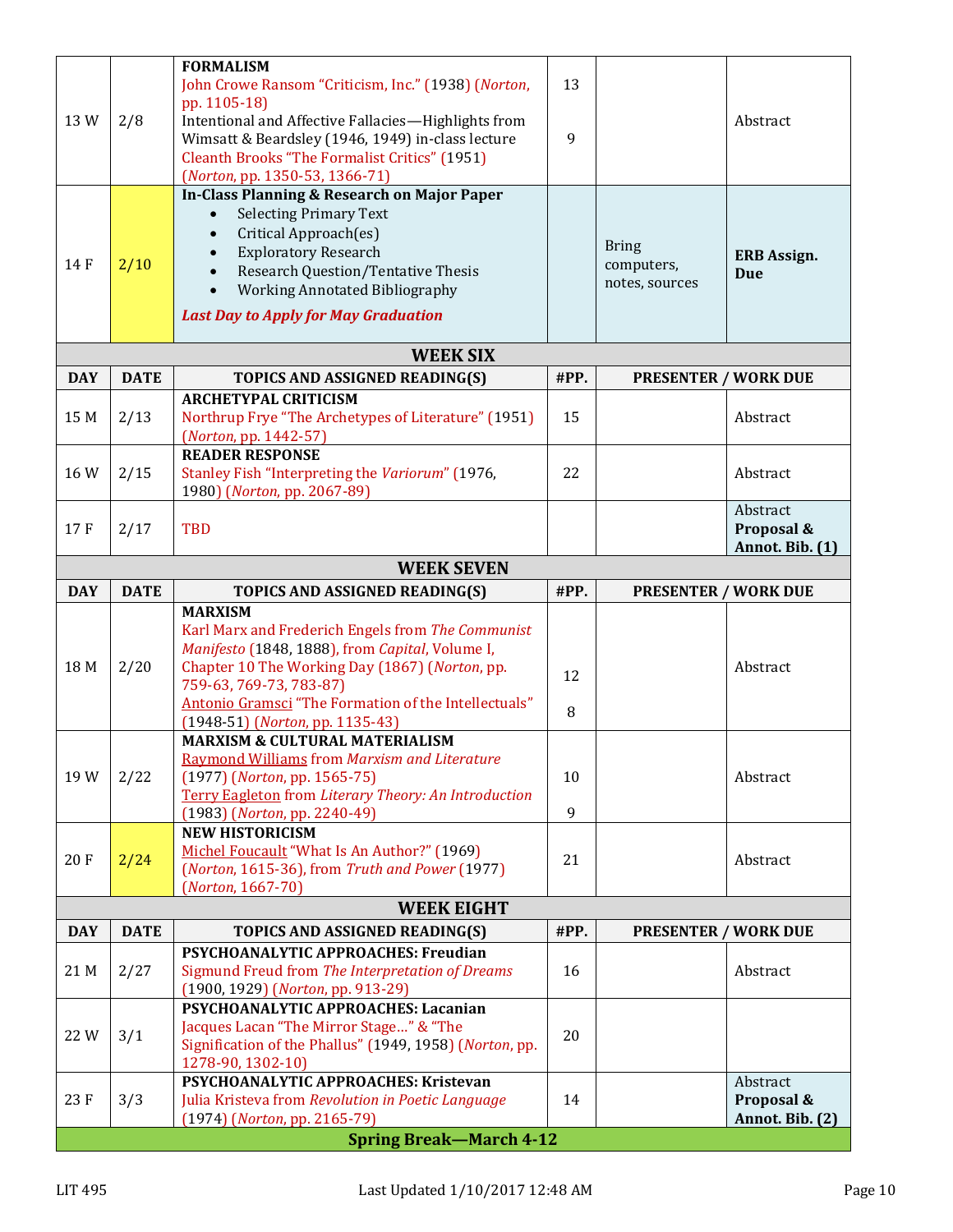|            | <b>WEEK NINE</b>   |                                                                                                                                                                                                             |         |                             |                                           |  |  |  |  |  |
|------------|--------------------|-------------------------------------------------------------------------------------------------------------------------------------------------------------------------------------------------------------|---------|-----------------------------|-------------------------------------------|--|--|--|--|--|
| <b>DAY</b> | <b>DATE</b>        | TOPICS AND ASSIGNED READING(S)                                                                                                                                                                              | #PP.    | <b>PRESENTER / WORK DUE</b> |                                           |  |  |  |  |  |
| 24 M       | 3/13               | <b>STRUCTURALISM &amp; SEMIOTICS</b><br>Ferdinand de Saussure from Course in General<br>Linguistics (1916) (Norton, pp. 956-74)                                                                             | 18      |                             | Abstract                                  |  |  |  |  |  |
| 25W        | 3/15               | POSTSTRUCTURALISM/DECONSTRUCTION<br>Jacques Derrida from Of Grammatology (1967)<br>(Norton, pp. 1815-30)                                                                                                    | 15      |                             | Abstract                                  |  |  |  |  |  |
| 26F        | 3/17               | Helene Cixous "The Laugh of the Medusa" (1975,<br>1976) (Norton, pp. 2035-56                                                                                                                                | 21      |                             | Abstract                                  |  |  |  |  |  |
|            | <b>WEEK TEN</b>    |                                                                                                                                                                                                             |         |                             |                                           |  |  |  |  |  |
| <b>DAY</b> | <b>DATE</b>        | TOPICS AND ASSIGNED READING(S)                                                                                                                                                                              | #PP.    | <b>PRESENTER / WORK DUE</b> |                                           |  |  |  |  |  |
| 27 M       | 3/20               | <b>POSTMODERNISM</b><br>Jean-Francois Lyotard "Defining the Postmodern"<br>(1986) (Norton, pp. 1609-15)<br>Jean Baudrillard from The Procession of Simulacra<br>(1981) (Norton, pp. 1729-41)                | 6<br>12 |                             | Abstract                                  |  |  |  |  |  |
| 28W        | 3/22               | <b>FEMINIST STUDIES</b><br>Simone de Beauvoir from The Second Sex (1949)<br>(Norton, pp. 1403-14)<br>Monique Wittig "One is not Born a Woman" (1981)<br>(Norton, pp. 2012-21)                               | 11<br>9 |                             | Abstract                                  |  |  |  |  |  |
| 29F        | 3/24               | Sandra Gilbert & Susan Gubar from The Madwoman in<br>the Attic (1979) (Norton, pp. 2021-35)                                                                                                                 | 14      |                             | Abstract<br>Proposal &<br>Annot. Bib. (3) |  |  |  |  |  |
|            | <b>WEEK ELEVEN</b> |                                                                                                                                                                                                             |         |                             |                                           |  |  |  |  |  |
| <b>DAY</b> | <b>DATE</b>        | TOPICS AND ASSIGNED READING(S)                                                                                                                                                                              | #PP.    | <b>PRESENTER / WORK DUE</b> |                                           |  |  |  |  |  |
| 30 M       | 3/27               | <b>GENDER/SEXUALITIES STUDIES</b><br>Judith Butler from Gender Trouble (1990) (Norton,<br>pp. 2485-2501)                                                                                                    | 16      |                             | Abstract                                  |  |  |  |  |  |
| 31W        | 3/29               | Susan Bordo from Unbearable Weight: Feminism,<br>Western Culture, and the Body (1989, 1990) (Norton,<br>pp. 2360-76)                                                                                        | 16      |                             | Abstract                                  |  |  |  |  |  |
| 32W        | 3/31               | Adrienne Rich from "Compulsory Heterosexuality<br>and Lesbian Existence" (1980, 1986) (Norton, 1759-<br>80)                                                                                                 | 16      |                             | Abstract                                  |  |  |  |  |  |
|            |                    | <b>WEEK TWELVE</b>                                                                                                                                                                                          |         |                             |                                           |  |  |  |  |  |
| <b>DAY</b> | <b>DATE</b>        | TOPICS AND ASSIGNED READING(S)                                                                                                                                                                              | #PP.    | <b>PRESENTER / WORK DUE</b> |                                           |  |  |  |  |  |
| 33F        | 4/3                | Eve Kosofsky Sedgwick from Epistemology of the<br>Closet (1990) (Norton, pp. 2432-34, 2438-45)                                                                                                              | 11      |                             | Abstract                                  |  |  |  |  |  |
| 34 M       | 4/5                | <b>RACE &amp; ETHNICITIES STUDIES</b><br>Gloria Anzaldua from Borderlands/La Frontera: The<br>New Mestiza (1987) (Norton, pp. 2208-23)                                                                      | 15      |                             | Abstract                                  |  |  |  |  |  |
| 35W        | 4/7                | <b>RACE &amp; ETHNICITIES STUDIES</b><br>Zora Neale Hurston "What White Publishers Won't<br>Print" (1950) (Norton, 1144-46, 1159-62) &<br>bell hooks "Postmodern Blackness" (1990) (Norton,<br>pp. 2475-84) | 5<br>9  |                             | Abstract<br>Proposal &<br>Annot. Bib. (4) |  |  |  |  |  |
|            |                    | <b>WEEK THIRTEEN</b>                                                                                                                                                                                        |         |                             |                                           |  |  |  |  |  |
| <b>DAY</b> | <b>DATE</b>        | TOPICS AND ASSIGNED READING(S)                                                                                                                                                                              | #PP.    | <b>PRESENTER / WORK DUE</b> |                                           |  |  |  |  |  |
| 36F        | 4/10               | <b>RACE &amp; ETHNICITIES STUDIES</b><br>Henry Louis Gates Jr. "Talking Black: Critical Signs of<br>the Times" (1988) (Norton, pp. 2421-32)                                                                 | 12      |                             | Abstract                                  |  |  |  |  |  |
| 37 M       | 4/12               | <b>POSTCOLONIAL STUDIES</b><br>Edward Said from Orientalism (1978) (Norton, pp.<br>1986-2012)                                                                                                               | 16      |                             | Abstract                                  |  |  |  |  |  |